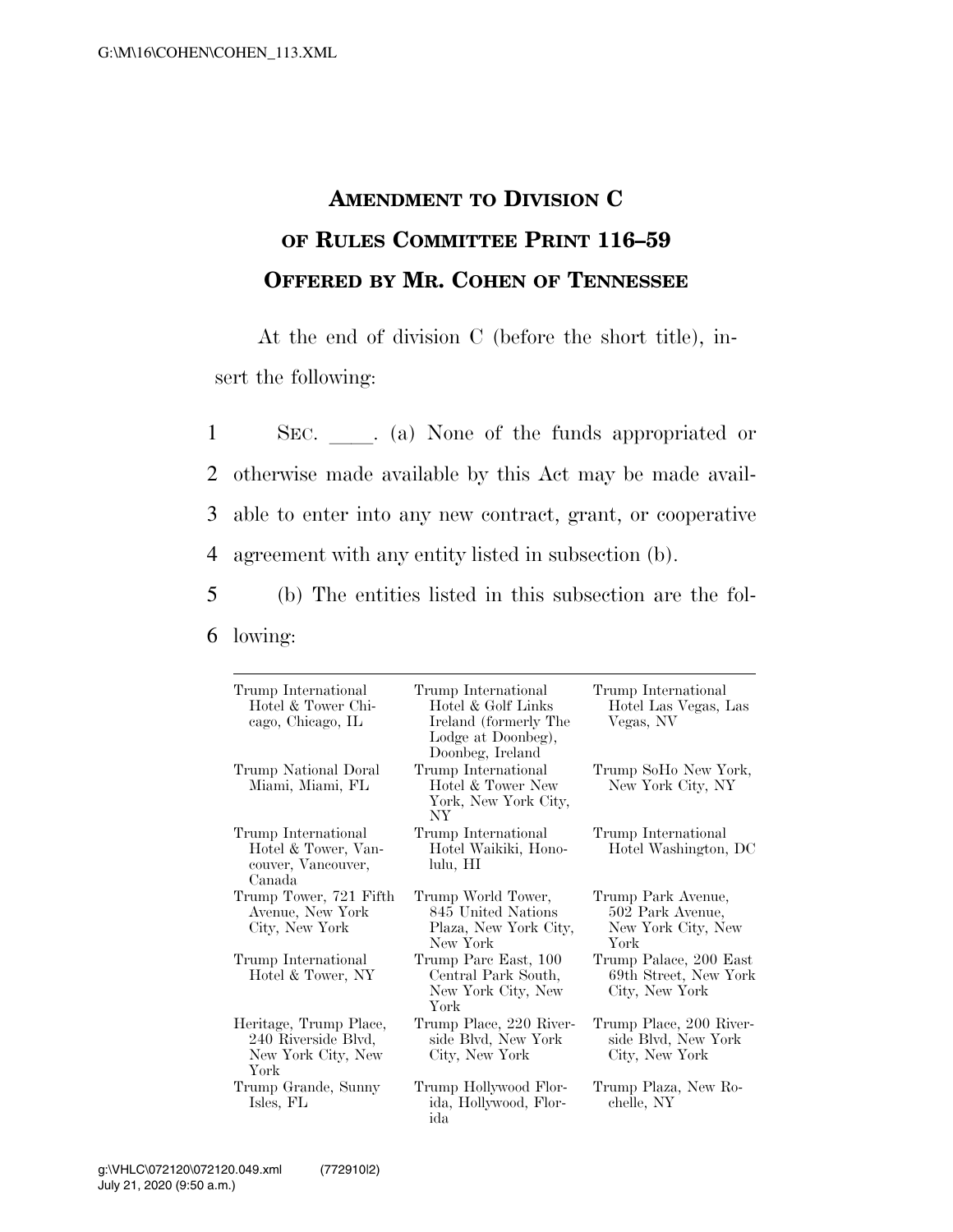| Trump Tower at City<br>Center, Westchester,<br>NΥ                                           | Trump Park Residences,<br>Yorktown, NY                                                | Trump Pare Stamford,<br>Stamford, Connecticut                           |
|---------------------------------------------------------------------------------------------|---------------------------------------------------------------------------------------|-------------------------------------------------------------------------|
| Trump Plaza Residences,<br>Jersey City, NJ                                                  | The Estate at Trump<br>National, Los Angeles,<br>CА                                   | Trump Towers Pune,<br>India, Pune, India                                |
| Trump Tower Mumbai,<br>India, Mumbai, India                                                 | Trump Towers Makati,<br>Philippines, Makati,<br>Philippines                           | Trump International<br>Vancouver, Vancouver,<br>Canada                  |
| Trump Towers Istanbul,<br>Sisli, Istanbul, Sisli                                            | Trump Tower Punta Del<br>Este, Uruguay, Punta<br>Sel Este, Uruguay                    | Briar Hall Operations<br>LLC, New York, New<br>York                     |
| DT Dubai Golf Manager<br>LLC, New York, New<br>York                                         | DT Dubai Golf Manager<br>Member Corp, New<br>York, New York                           | DT Dubai II Golf Man-<br>ager LLC, New York,<br>New York                |
| DT Home Marks Inter-<br>national LLC, New<br>York, New York                                 | DT Home Marks Inter-<br>national Member<br>Corp, New York, New<br>York                | DT India Venture LLC,<br>New York, New York                             |
| DT India Venture Man-<br>aging Member Corp,<br>New York, New York                           | DT Marks Baku LLC,<br>New York, New York                                              | DT Marks Baku Man-<br>aging Member Corp,<br>New York, New York          |
| DT Marks Dubai LLC,<br>New York, New York                                                   | DT Marks Dubai Mem-<br>ber Corp, New York,<br>New York                                | DT Marks Dubai II<br>LLC, New York, New<br>York                         |
| DT Marks Dubai II<br>Member Corp, New<br>York, New York                                     | DT Marks Gurgaon<br>LLC, New York, New<br>York                                        | DT Marks Gurgaon<br>Managing Member<br>Corp, New York, New<br>York      |
| DT Marks Jersey City<br>LLC, New York, New<br>York                                          | DT Marks Jupiter LLC,<br>New York, New York                                           | DT Mark Qatar LLC,<br>New York, New York                                |
| DT Marks Qatar Mem-<br>ber Corp, New York,<br>New York                                      | DT Marks Products<br>International LLC,<br>New York, New York                         | DT Marks Product<br>International Member<br>Corp, New York, New<br>York |
| DT Marks Pune LLC,<br>New York, New York                                                    | DT Marks Pune Man-<br>aging Member Corp,<br>New York, New York                        | DT MARKS PUNE II<br>LLC, New York, New<br>York                          |
| DT Marks Pune II Man-<br>aging Member Corp,<br>New York, New York                           | DT Marks Rio LLC,<br>New York, New York                                               | DT Marks Rio Member<br>Corp, New York, New<br>York                      |
| DT Marks Vancouver<br>LP, New York, New<br>York                                             | DT Marks Vancouver<br>Managing Member<br>Corp, New York, New<br>York                  | DT Marks Worli LLC,<br>New York, New York                               |
| DT Marks Worli Member<br>Corp, New York, New<br>York                                        | DT Tower Gurgaon<br>LLC, New York, New<br>York                                        | DT Tower Gurgaon<br>Managing Member<br>Corp, New York, New<br>York      |
| Indian Hills Holdings<br>$LLC$ f/k/a Indian Hills<br>Development LLC,<br>New York, New York | Jupiter Golf Club LLC<br>(Trump National Gold<br>Club-Jupiter), New<br>York, New York | Jupiter Golf Club Man-<br>aging Member Corp,<br>New York, New York      |
| Lamington Family Hold-<br>ings LLC, New York,<br>New York                                   | Lawrence Towers Apart-<br>ments, New York,<br>New York                                | LFB Acquisition LLC,<br>New York, New York                              |
| LFB Acquisition Mem-<br>ber Corp, New York,<br>New York                                     | MAR-A-LAGO CLUB,<br>L.L.C., Palm Beach,<br>Florida                                    | Mar A Lago Club,<br>L.L.C, New York,<br>New York                        |
| Nitto World Co, Limited,                                                                    | OPO Hotel Manager                                                                     | OPO Hotel Manager                                                       |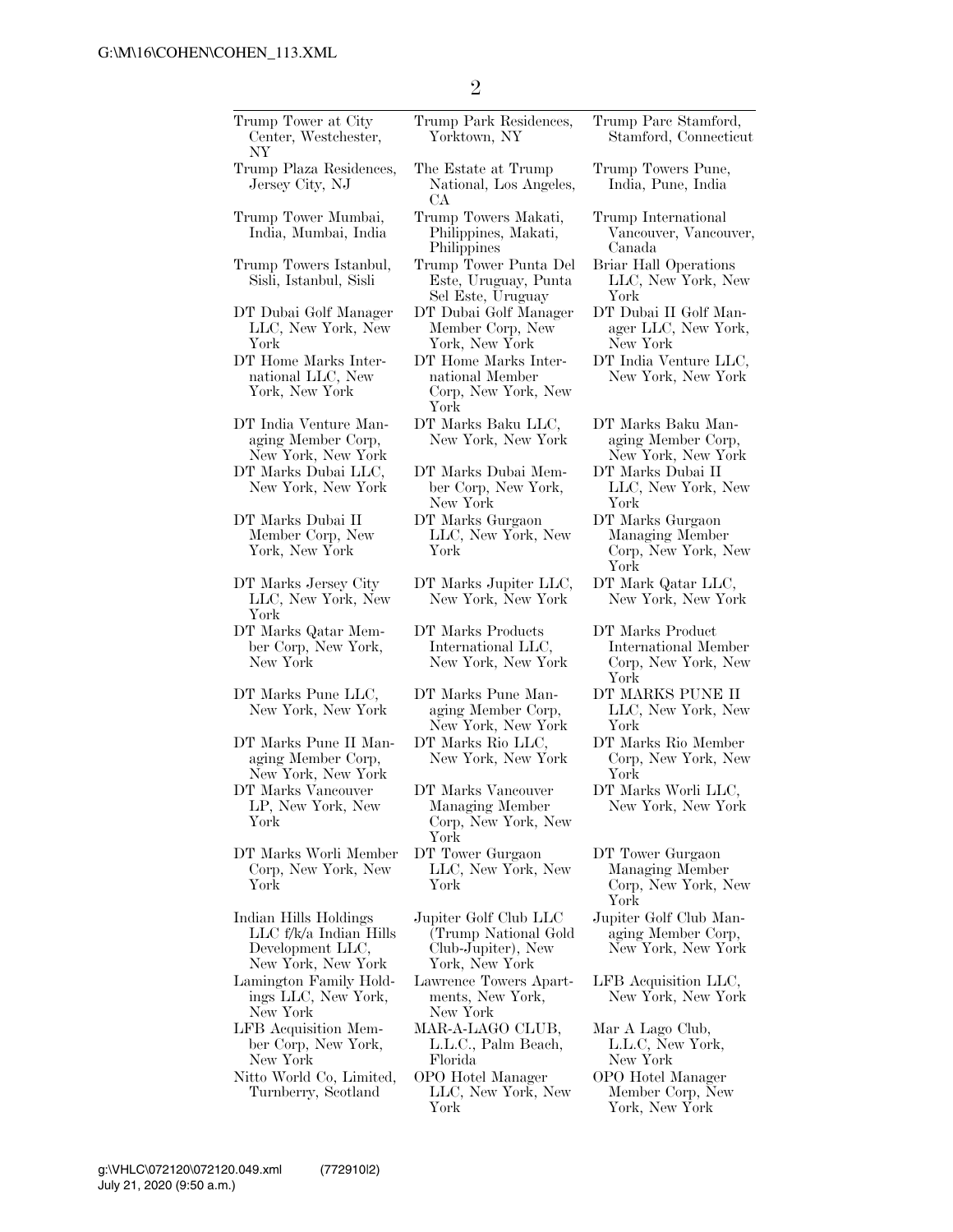3

| OWO Developer LLC,<br>New York, New York                                                                                          | TIGL Ireland Enter-<br>prises Limited (Trump<br>International Golf<br>Links-Doonbeg),<br>Doonbeg, Ireland | TIGL Ireland Manage-<br>ment Limited,<br>Doonbeg, Ireland                                                |
|-----------------------------------------------------------------------------------------------------------------------------------|-----------------------------------------------------------------------------------------------------------|----------------------------------------------------------------------------------------------------------|
| Ace Entertainment Hold-<br>ings Inc (f/k/a Trump)<br>Casinos Inc and for-<br>merly Trump Taj<br>Mahal, Inc), Atlantic<br>City, NJ | Trump Chicago Com-<br>mercial Member Corp,<br>New York, New York                                          | Trump Chicago Com-<br>mercial Manager LLC,<br>New York, New York                                         |
| Trump Chicago Develop-                                                                                                            | Trump Chicago Hotel                                                                                       | Trump Chicago Hotel                                                                                      |
| ment LLC, New York,                                                                                                               | Member Corp, New                                                                                          | Manager LLC, New                                                                                         |
| New York                                                                                                                          | York, New York                                                                                            | York, New York                                                                                           |
| Trump Chicago Man-                                                                                                                | Trump Chicago Member                                                                                      | Trump Chicago Residen-                                                                                   |
| aging Member LLC,                                                                                                                 | LLC, New York, New                                                                                        | tial Member Corp,                                                                                        |
| New York, New York                                                                                                                | York                                                                                                      | New York, New York                                                                                       |
| Trump Chicago Residen-                                                                                                            | Trump Chicago Retail                                                                                      | Trump Chicago Retail                                                                                     |
| tial Manager LLC,                                                                                                                 | LLC, New York, New                                                                                        | Manager LLC, New                                                                                         |
| New York, New York                                                                                                                | York                                                                                                      | York, New York                                                                                           |
| Trump Chicago Retail<br>Member Corp, New<br>York, New York                                                                        | Trump Drinks Israel<br>Holdings LLC, New<br>York, New York                                                | Trump Drinks Israel<br>Holdings Member<br>Corp, New York, New<br>York                                    |
| Trump Drinks Israel<br>LLC, New York, New<br>York                                                                                 | Trump Drinks Israel<br>Member Corp, New<br>York, New York                                                 | Trump Endeavor 12<br>LLC (Trump National<br>Doral), New York,<br>New York                                |
| Trump Endeavor 12                                                                                                                 | Trump Golf Acquisitions                                                                                   | Trump Golf Coco Beach                                                                                    |
| Manager Corp, New                                                                                                                 | LLC, New York, New                                                                                        | LLC, New York, New                                                                                       |
| York, New York                                                                                                                    | York                                                                                                      | York                                                                                                     |
| Trump Golf Coco Beach<br>Member Corp, New<br>York, New York                                                                       | Trump International De-<br>velopment LLC, New<br>York, New York                                           | Trump International<br>Golf Club LC (Trump<br>International Golf<br>Club-Florida), New<br>York, New York |
| Trump International<br>Golf Club Scotland<br>Limited, Aberdeen,<br>Scotland                                                       | Trump International<br>Golf Club, Inc, Palm<br>Beach, Florida                                             | Trump International<br>Hotel and Tower Con-<br>dominium, New York,<br>New York                           |
| Trump International<br>Hotel Hawaii LLC,<br>New York, New York                                                                    | Trump International Ho-<br>tels Management<br>LLC, New York, New<br>York                                  | Trump International<br>Management Corp,<br>New York, New York                                            |
| Trump Korean Projects                                                                                                             | Trump Marks Atlanta                                                                                       | Trump Marks Atlanta                                                                                      |
| LLC, New York, New                                                                                                                | LLC, New York, New                                                                                        | Member Corp, New                                                                                         |
| York                                                                                                                              | York                                                                                                      | York, New York                                                                                           |
| Trump Marks Baja                                                                                                                  | Trump Marks Baja                                                                                          | Trump Marks Batumi,                                                                                      |
| Corp, New York, New                                                                                                               | LLC, New York, New                                                                                        | LLC, New York, New                                                                                       |
| York                                                                                                                              | York                                                                                                      | York                                                                                                     |
| Trump Marks Beverages                                                                                                             | Trump Marks Bev-                                                                                          | Trump Marks Canouan                                                                                      |
| Corp, New York, New                                                                                                               | erages, LLC New                                                                                           | Corp, New York, New                                                                                      |
| York                                                                                                                              | York, New York                                                                                            | York                                                                                                     |
| Trump Marks Canouan,                                                                                                              | Trump Marks Chicago                                                                                       | Trump Marks Chicago                                                                                      |
| LLC New York, New                                                                                                                 | LLC, New York, New                                                                                        | Member Corp, New                                                                                         |
| York                                                                                                                              | York                                                                                                      | York, New York                                                                                           |
| Trump Marks Dubai                                                                                                                 | Trump Marks Dubai                                                                                         | Trump Marks Egypt                                                                                        |
| Corp, New York, New                                                                                                               | LLC, New York, New                                                                                        | Corp, New York, New                                                                                      |
| York                                                                                                                              | York                                                                                                      | York                                                                                                     |
| Trump Marks Egypt                                                                                                                 | Trump Marks Fine                                                                                          | Trump Marks Fine                                                                                         |
| LLC, New York, New                                                                                                                | Foods LLC, New                                                                                            | Foods Member Corp,                                                                                       |
| York                                                                                                                              | York, New York                                                                                            | New York, New York                                                                                       |
| Trump Marks Ft. Lau-<br>derdale LLC, New<br>York, New York                                                                        | Trump Marks Ft. Lau-<br>derdale Member Corp,<br>New York, New York                                        | Trump Marks GP Corp,<br>New York, New York                                                               |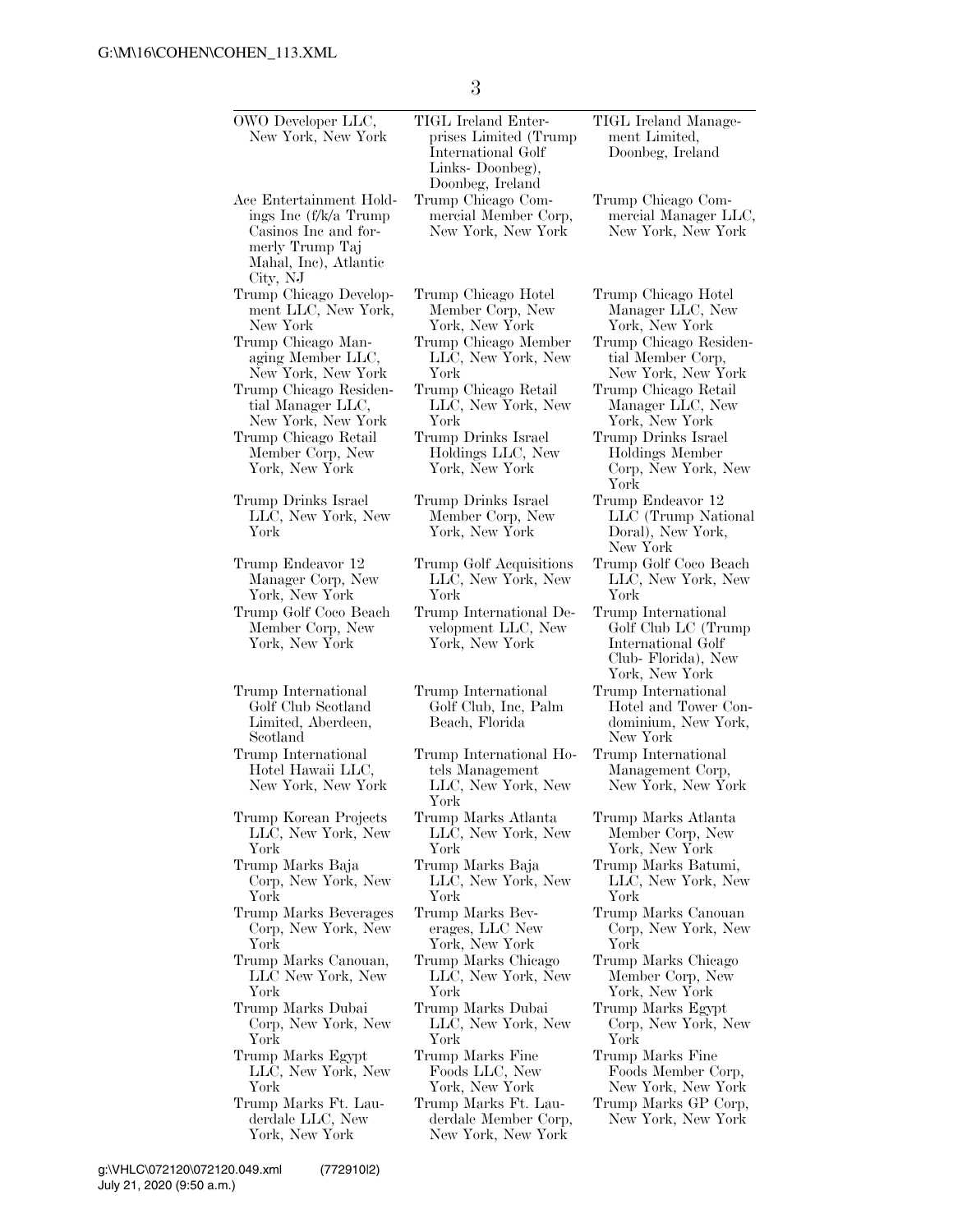| Trump Marks Holdings<br>LP (FKA Trump)<br>Marks LP), New York,<br>New York                                              | Trump Marks Hollywood<br>Corp, New York, New<br>York                                                                              | Trump Marks Hollywood<br>LLC, New York, New<br>York                                                                         |
|-------------------------------------------------------------------------------------------------------------------------|-----------------------------------------------------------------------------------------------------------------------------------|-----------------------------------------------------------------------------------------------------------------------------|
| Trump Marks Istanbul                                                                                                    | Trump Marks Istanbul                                                                                                              | Trump Marks Jersey                                                                                                          |
| II Corp, New York,                                                                                                      | II LLC, New York,                                                                                                                 | City Corp, New York,                                                                                                        |
| New York                                                                                                                | New York                                                                                                                          | New York                                                                                                                    |
| Trump Marks Jersey                                                                                                      | Trump Marks Mattress                                                                                                              | Trump Marks Mattress                                                                                                        |
| City LLC, New York,                                                                                                     | LLC, New York, New                                                                                                                | Member Corp, New                                                                                                            |
| New York                                                                                                                | York                                                                                                                              | York, New York                                                                                                              |
| Trump Marks Menswear                                                                                                    | Trump Marks Menswear                                                                                                              | Trump Marks Mortgage                                                                                                        |
| LLC, New York, New                                                                                                      | Member Corp, New                                                                                                                  | Corp, New York, New                                                                                                         |
| York                                                                                                                    | York, New York                                                                                                                    | York                                                                                                                        |
| Trump Marks Mtg LLC,                                                                                                    | Trump Marks Mumbai                                                                                                                | Trump Marks Mumbai                                                                                                          |
| New York, New York<br>Trump Marks New Ro-<br>chelle Corp, New York,<br>New York                                         | LLC, New York, New<br>York<br>Trump Marks New Ro-<br>chelle LLC, New<br>York, New York                                            | Member Corp, New<br>York, New York<br>Trump Marks Palm<br>Beach Corp, New<br>York, New York                                 |
| Trump Marks Palm                                                                                                        | Trump Marks Panama                                                                                                                | Trump Marks Panama                                                                                                          |
| Beach LLC, New                                                                                                          | Corp, New York, New                                                                                                               | LLC, New York, New                                                                                                          |
| York, New York                                                                                                          | York                                                                                                                              | York                                                                                                                        |
| Trump Marks Philadel-                                                                                                   | Trump Marks Philadel-                                                                                                             | Trump Marks Phil-                                                                                                           |
| phia Corp, New York,                                                                                                    | phia LLC, New York,                                                                                                               | ippines Corp, New                                                                                                           |
| New York                                                                                                                | New York                                                                                                                          | York, New York                                                                                                              |
| Trump Marks Phil-                                                                                                       | Trump Marks Products                                                                                                              | The Trump Organiza-                                                                                                         |
| ippines LLC, New                                                                                                        | LLC, New York, New                                                                                                                | tion, Inc, New York,                                                                                                        |
| York, New York                                                                                                          | York                                                                                                                              | New York                                                                                                                    |
| Trump Marks Products                                                                                                    | Trump Marks Puerto                                                                                                                | Trump Marks Puerto                                                                                                          |
| Member Corp, New                                                                                                        | Rico I LLC, New                                                                                                                   | Rico I Member Corp,                                                                                                         |
| York, New York                                                                                                          | York, New York                                                                                                                    | New York, New York                                                                                                          |
| Trump Marks Puerto                                                                                                      | Trump Marks Puerto                                                                                                                | Trump Marks Punta del                                                                                                       |
| Rico II LLC, New                                                                                                        | Rico II Member Corp,                                                                                                              | Este LLC, New York,                                                                                                         |
| York, New York                                                                                                          | New York, New York                                                                                                                | New York                                                                                                                    |
| Trump Marks Punta del                                                                                                   | The Donald J. Trump                                                                                                               | The Trump Marks Real                                                                                                        |
| Este Manager Corp,                                                                                                      | Company LLC, New                                                                                                                  | Estate Corp, New                                                                                                            |
| New York, New York                                                                                                      | York, New York                                                                                                                    | York, New York                                                                                                              |
| Trump Marks SOHO Li-                                                                                                    | Trump Marks SOHO                                                                                                                  | Trump Marks Stamford                                                                                                        |
| cense Corp, New York,                                                                                                   | LLC, New York, New                                                                                                                | LLC, New York, New                                                                                                          |
| New York                                                                                                                | York                                                                                                                              | York                                                                                                                        |
| Trump Marks Stamford                                                                                                    | Trump Marks Sunny                                                                                                                 | Trump Marks Sunny                                                                                                           |
| Corp, New York, New                                                                                                     | Isles I LLC, New                                                                                                                  | Isles I Member Corp,                                                                                                        |
| York                                                                                                                    | York, New York                                                                                                                    | New York, New York                                                                                                          |
| Trump Marks Sunny                                                                                                       | Trump Marks Sunny                                                                                                                 | Trump Marks Tampa                                                                                                           |
| Isles II LLC, New                                                                                                       | Isles II Member Corp,                                                                                                             | Corp, New York, New                                                                                                         |
| York, New York                                                                                                          | New York, New York                                                                                                                | York                                                                                                                        |
| Trump Marks Tampa                                                                                                       | Trump Marks Toronto                                                                                                               | Trump Marks Toronto                                                                                                         |
| LLC, New York, New                                                                                                      | Corp, New York, New                                                                                                               | LLC, New York, New                                                                                                          |
| York                                                                                                                    | York                                                                                                                              | York                                                                                                                        |
| Trump Marks Toronto<br>LP (formally Trump)<br>Toronto Management<br>LP), New York, New<br>York                          | Trump Marks Waikiki<br>Corp, New York, New<br>York                                                                                | Trump Marks Waikiki<br>LLC, New York, New<br>York                                                                           |
| Trump Marks West-<br>chester Corp, New<br>York, New York<br>Trump Miami Resort<br>Management LLC,<br>New York, New York | Trump Marks West-<br>chester LLC, New<br>York, New York<br>Trump Miami Resort<br>Management Member<br>Corp, New York, New<br>York | Trump Marks White<br>Plains LLC, New<br>York, New York<br>Trump National Golf<br>Club Colts Neck LLC,<br>New York, New York |
| Trump National Golf<br>Club Colts Neck Mem-<br>ber Corp, New York,<br>New York                                          | Trump National Golf<br>Club LLC (Trump)<br>National Golf Club-<br>Westchester), New<br>York, New York                             | Trump National Golf<br>Club Member Corp,<br>New York, New York                                                              |

Marks Jersey Corp, New York, York  ${\rm Marks}$  Mattress ber Corp, New New York Marks Mortgage New York, New York Marks Mumbai ber Corp, New New York Marks Palm h Corp, New York, New York Marks Panama New York, New York Marks Philes Corp, New New York ump Organiza-Inc, New York, York Marks Puerto I Member Corp, New York, New York Marks Punta del LLC, New York, York ump Marks Real Estate Corp, New York, New York Marks Stamford New York, New York Marks Sunny I Member Corp, New York, New York Marks Tampa New York, New York Marks Toronto New York, New York Marks Waikiki New York, New York Marks White is LLC, New York, New York National Golf

4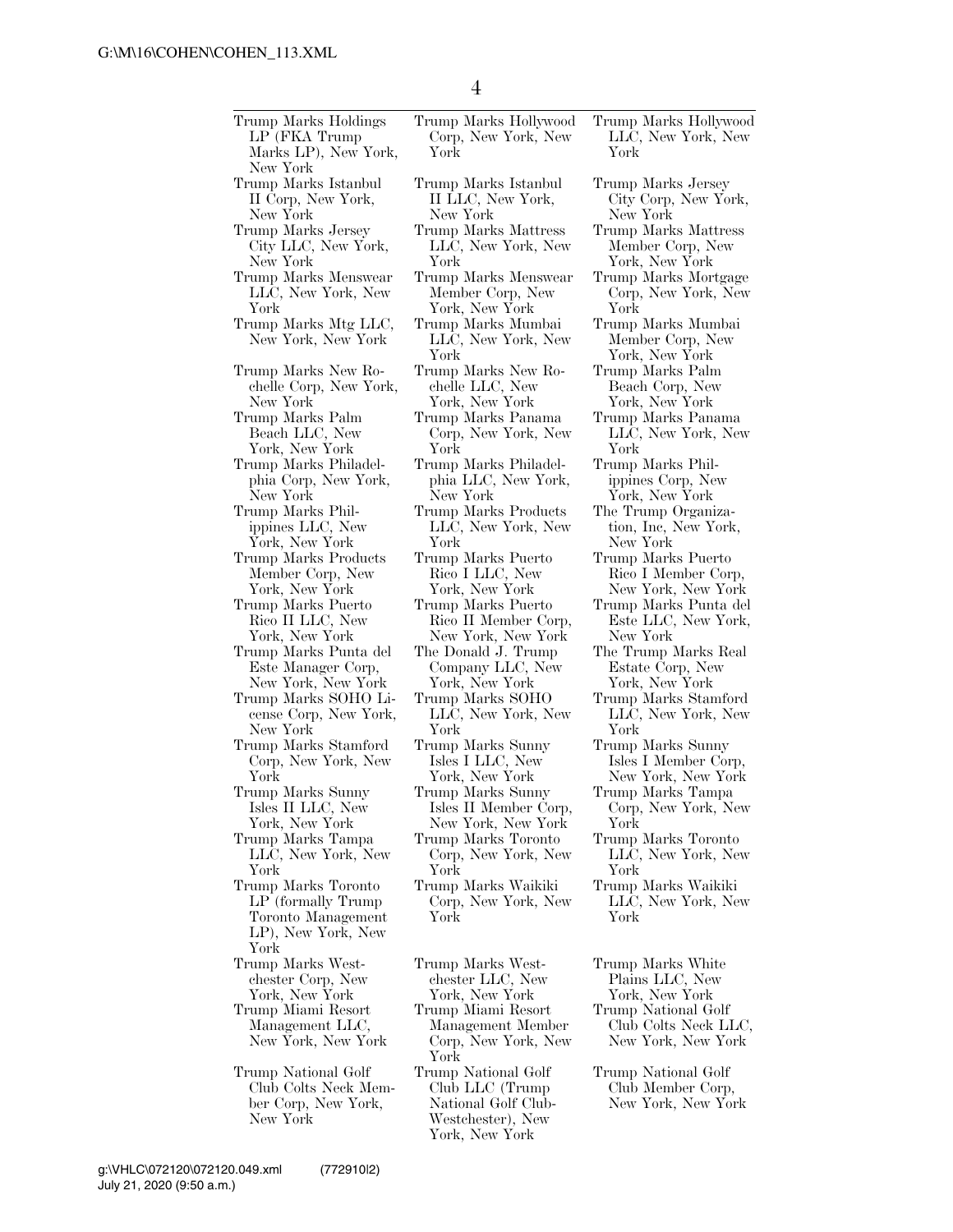Trump National Golf Club Washington DC LCC, New York, New York Trump National Golf Club Washington DC Member Corp, New York, New York Trump Old Post Office Member Corp, New York, New York Trump On the Ocean LLC, New York, New York The Trump Organization, New York, New York Trump Pageants, Inc, New York, New York Trump Palace/Parc LLC, New York, New York Trump Panama Condominium Management LLC, New York, New York Trump Panama Hotel Management LLC, New York, New York Trump Panama Hotel Management Member Corp, New York, New York Trump Park Avenue Acquisition LLC, New York, New York Trump Park Avenue LLC, New York, New York Trump Payroll Corp, New York, New York Trump Phoenix Development LLC, New York, New York Trump Plaza Member Inc (F/K/A Trump Plaza Corp), New York, New York Trump Productions LLC (former Rancho Lien LLC), New York, New York Trump Project Manager Corp, New York, New York Trump Restaurants LLC, New York, New York Trump Ruffin Commercial LLC, New York, New York Trump Ruffin LLC, Las Vegas, NV LLC, Las Vegas, NV Trump Sales & Leasing Chicago LLC, Chicago, IL Trump Sales & Leasing Chicago Member Corp, Chicago, IL Trump Scotsborough Square LLC, Scotsborough Square, VA Trump SoHo Hotel Condominium New York, New York, New York Trump Toronto Development Inc, New York, New York Trump Toronto Member Corp (formally Trump Toronto Management Member Corp), New York, New York Trump Tower Managing Member Inc, New York, New York Trump Village Construction Corp, New York, New York Trump Vineyard Estates Manager Corp, New York, New York Trump Vineyard Estates Lot 3 Owner LLC (F/ K/A Eric Trump Land Holdings LLC), New York, New York Trump Virginia Acquisitions Manager Corp, New York, New York Trump Virginia Lot 5 LLC, New York, New York Trump Wine Marks LLC, New York, New York Trump Wine Marks Member Corp, New York, New York Trump World Productions Manager Corp, New York, New York Trump World Publications LLC, New York, New York

Trump Old Post Office LLC, New York, New York

Trump Organization LLC, New York, New York

Trump Palace Condominium, New York, New York

Trump Panama Condominium Member Corp, New York, New York

Trump Parc East Condominium, New York, New York

Trump Payroll Chicago LLC, New York, New York

Trump Plaza LLC, New York, New York

Trump Production Managing Member Inc, New York, New York

Trump Riverside Management LLC, New York, New York Trump Ruffin Tower I

Trump Scotland Member Inc, Aberdeen, Scot-

land Trump SoHo Member

LLC, New York, New York

Trump Tower Commercial LLC, New York, New York

Trump Vineyard Estates LLC, New York, New York

Trump Virginia Acquisitions LLC (fka Virginia Acquisitions LLC), New York, New York

Trump Virginia Lot 5 Manager Corp, New York, New York

- Trump World Productions LLC, New York, New York
- Trump/New World Property Management LLC, New York, New York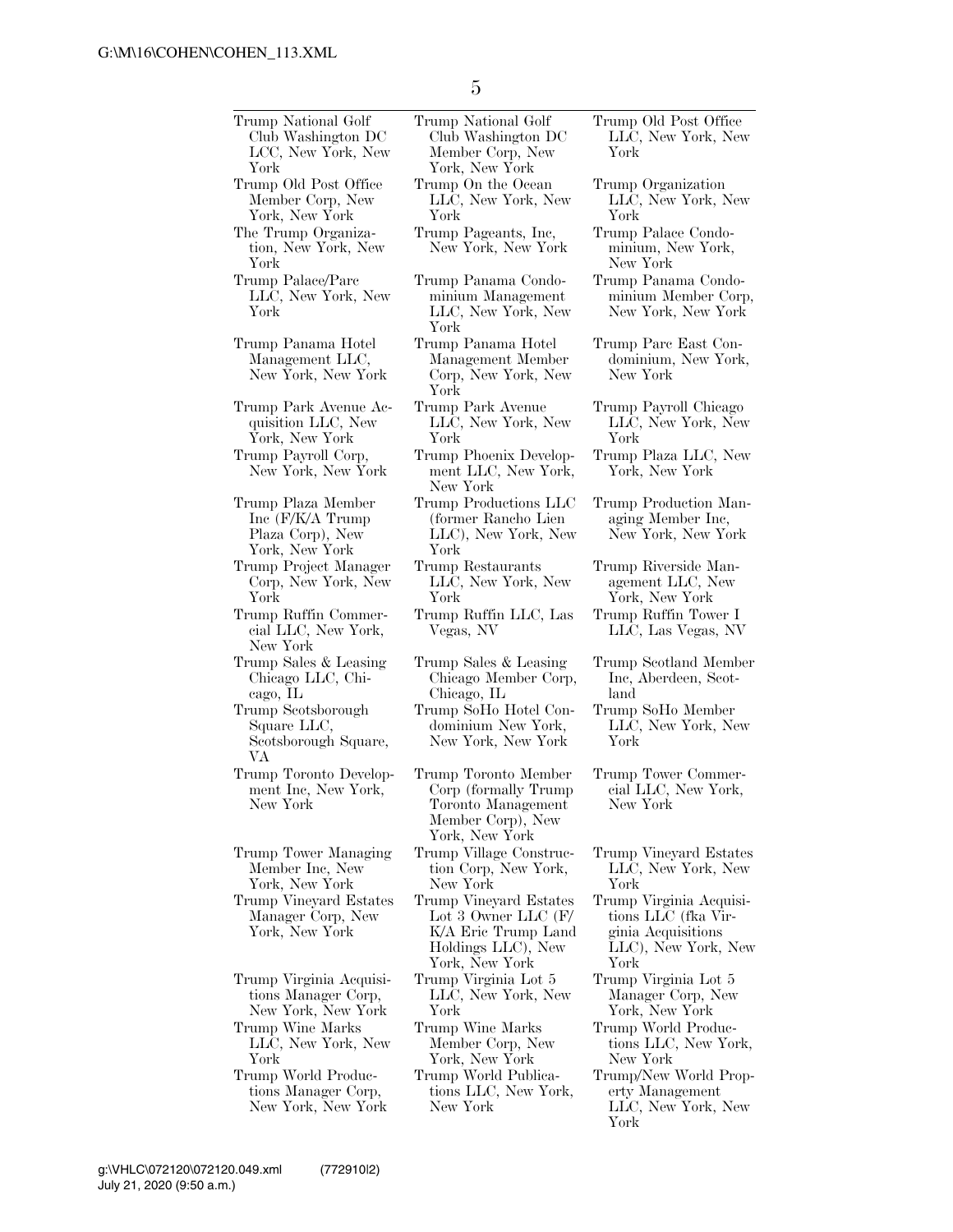| Trump's Castle Manage-<br>ment Corp, Atlantic<br>City, NJ                                                 | Trump Marks White<br>Plains Corp, New<br>York, New York                                             | Turnberry Scotland<br>Managing Member<br>Corp, Turnberry,<br>Scotland                                                                   |
|-----------------------------------------------------------------------------------------------------------|-----------------------------------------------------------------------------------------------------|-----------------------------------------------------------------------------------------------------------------------------------------|
| Turnberry Scotland<br>LLC, Turnberry, Scot-<br>land                                                       | TW Venture I LLC,<br>Palm Beach, Florida                                                            | TW Venture II LLC,<br>Doonbeg, Ireland                                                                                                  |
| TW Venture I Managing<br>Member Corp, Palm<br>Beach, Florida                                              | TW Venture II Man-<br>aging Member Corp,<br>Doonbeg, Ireland                                        | Ultimate Air Corp, New<br>York, New York                                                                                                |
| Unit 2502 Enterprises<br>Corp, Chicago, IL                                                                | Unit 2502 Enterprises<br>LLC, Chicago, IL                                                           | VHPS LLC, Los Ange-<br>les, CA                                                                                                          |
| West Palm Operations<br>LLC, WPB, Florida                                                                 | Wexford Hall Inc., New<br>York, New York                                                            | White Course LLC,<br>Miami, FL                                                                                                          |
| White Course Managing<br>Member Corp, Miami<br>FL                                                         | Wilshire Hall LLC, New<br>York, New York                                                            | Wollman Rink Oper-<br>ations LLC, New<br>York, New York                                                                                 |
| Yorktown Real Estate<br>LLC (F/K/A/ York-<br>town Development As-<br>sociates LLC), New<br>York, New York | The Fred C. Trump De-<br>cember 16, 1976<br>Trust- F/B/O Donald<br>J. Trump, New York,<br>New York  | The Fred C. Trump De-<br>cember 16, 1976<br>Trust- F/B/O Robert<br>S. Trump, New York,<br>New York                                      |
| The Fred C. Trump De-<br>cember 16, 1976<br>Trust- F/B/O Eliza-<br>beth J. Trump, New<br>York, New York   | Fred C. Trump GRAT<br>Trust- F/B/O Eliza-<br>beth Trump Grau,<br>New York, New York                 | Trust U/W/O Fred C.<br>Trump- F/B/O Eliza-<br>beth Trump Grau,<br>New York, New York                                                    |
| Maryanne Trump GRAT<br>Trust- F/B/O Eliza-<br>beth Trump Grau,<br>New York, New York                      | Trust U/W/O Fred C.<br>Trump- F/B/O the<br>grandchildren of Fred<br>C. Trump, New York,<br>New York | The Donald J. Trump<br>grantor Trust - DJT<br>is the Trustee Suc-<br>cessor - Trustee is<br>Donald J. Trump, Jr.,<br>New York, New York |
| The Donald J. Trump<br>Revocable Trust, New<br>York, New York                                             | The Police Athletic<br>League, Inc, New<br>York, New York                                           | DT Bali Golf Manager<br>LLC, New York, New<br>York                                                                                      |
| DT Bali Golf Manager<br>Member Corp, New<br>York, New York                                                | DT Bali Hotel Manager<br>LLC, New York, New<br>York                                                 | DT Bali Hotel Manager<br>Member Corp, New<br>York, New York                                                                             |
| DT Bali Technical Serv-<br>ices Manager LLC,<br>New York, New York                                        | DT Bali Technical Serv-<br>ices Manager Member<br>Corp, New York, New<br>York                       | DT Connect Europe<br>Limited, Turnberry,<br>Scotland                                                                                    |
| DT Endeavor I LLC,<br>New York, New York                                                                  | DT Endeavor I Member<br>Corp, New York, New<br>York                                                 | DT Lido Golf Manager<br>LLC, New York, New<br>York                                                                                      |
| DT Lido Golf Manager<br>Member Corp, New<br>York, New York                                                | DT Lido Hotel Manager<br>LLC, New York, New<br>York                                                 | DT Lido Hotel Manager<br>Member Corp, New<br>York, New York                                                                             |
| DT Marks Bali LLC,<br>New York, New York                                                                  | DT Marks Bali Member<br>Corp, New York, New<br>York                                                 | DT Marks Lido LLC,<br>New York, New York                                                                                                |
| DT Marks Lido Member<br>Corp, New York, New<br>York                                                       | DT Tower I LLC, New<br>York, New York                                                               | DT Tower I Member<br>Corp, New York, New<br>York                                                                                        |
| DT Tower II LLC, New<br>York, New York                                                                    | DT Tower II Member<br>Corp, New York, New<br>York                                                   | DT Tower Kolkata LLC,<br>New York, New York                                                                                             |
| DT Tower Kolkata Man-<br>aging Member Corp,<br>New York, New York                                         | DT Venture I LLC, New<br>York, New York                                                             | DT Venture I Member<br>Corp, New York, New<br>York                                                                                      |
| DT Venture II LLC,<br>New York, New York                                                                  | DT Venture II Member<br>Corp, New York, New<br>York                                                 | DTTM Operations LLC,<br>New York, New York                                                                                              |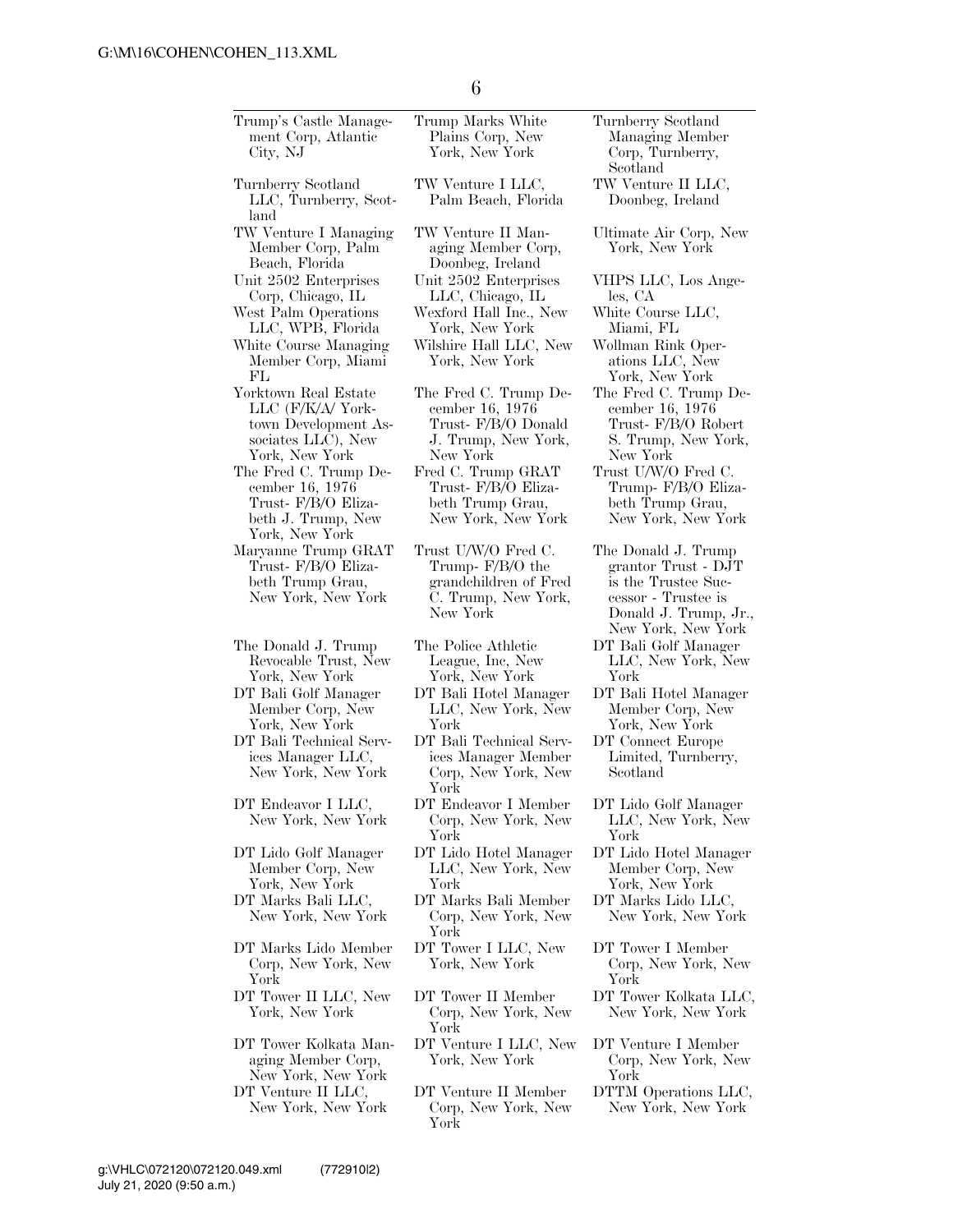| DTTM Operations Man-<br>aging Member, New                                                                                      | EID Venture II LLC,<br>New York, New York                                              | EID Venture II Member<br>Corp, New York, New                                                    |
|--------------------------------------------------------------------------------------------------------------------------------|----------------------------------------------------------------------------------------|-------------------------------------------------------------------------------------------------|
| York, New York<br>THC DC Restaurant<br>Hospitality LLC, New<br>York, New York                                                  | Lamington Farm Club<br>(TRUMP NATIONAL<br><b>GOLF CLUB-</b><br>BEDMINSTER)*,           | York<br>Mobile Payroll Construc-<br>tion LLC, New York,<br>New York                             |
| Mobile Payroll Construc-<br>tion Manager Corp,<br>New York, New York                                                           | Bedminster, NJ<br>C DEVELOPMENT<br>VENTURES LLC,<br>New York, New York                 | <b>C DEVELOPMENT</b><br>VENTURES MEM-<br>BER CORP, New<br>York, New York                        |
| TC MARKS BUENOS<br>AIRES LLC, New<br>York, New York                                                                            | Midland Associates, New<br>York, New York                                              | Miss Universe L.P.,<br>LLLP (formerly<br>Trump Pageants,<br>L.P.), New York, New<br>York        |
| Trump Central Park<br>West Corp, New York,<br>New York                                                                         | DT Marks Qatar LLC,<br>New York, New York                                              | 40 Wall Street LLC,<br>New York, New York                                                       |
| 401 North Wabash Ven-<br>ture LLC, Chicago, IL                                                                                 | 809 North Canon LLC,<br>Beverly Hills, CA                                              | Caribuslness Invest-<br>ments, S.R.L., Domin-<br>ican Republic                                  |
| County Properties, LLC,<br>Norfolk, VA<br>DT Connect II LLC,<br>Palm Beach, Florida                                            | DJT Aerospace LLC,<br>New York, New York<br>Excel Venture I LLC,<br>St. Martin, French | DJT Operations I LLC,<br>New York, New York<br>Fifty-Seventh Street As-<br>sociates LLC, New    |
| Pine Hill Development                                                                                                          | West Indies<br>Seven Springs LLC, Mt.                                                  | York, New York<br>Trump Turnberry,                                                              |
| LLC, Pine Hill, NJ<br>The East 61 Street Com-<br>pany, LP, New York,<br>New York                                               | Kisco, NY<br>The Trump Corporation,<br>New York, New York                              | Turnberry, Scotland<br>TIHT Commercial LLC,<br>New York, New York                               |
| TIHT Holding Company<br>LLC, New York, New<br>York                                                                             | Trump National Golf<br>Club - Hudson Valley,<br>Hopewell Junction,<br>NY               | Trump National Golf<br>Club - Charlotte,<br>Charlotte, NC                                       |
| Trump National Golf<br>Club - Philadelphia,<br>Pine Hill, NJ                                                                   | Trump International<br>Golf Links - Scotland,<br>Aberdeen, Scotland                    | Trump Las Vegas Devel-<br>opment LLC, Las<br>Vegas, NV                                          |
| Trump Marks Asia LLC,<br>Sterling, VA                                                                                          | Trump Model Manage-<br>ment LLC, New York,<br>New York                                 | Trump National Golf<br>Club - Washington<br>DC, Potomac Falls,<br>VА                            |
| 1125 South Ocean LLC,<br>Palm Beach, Florida<br>1290 Avenue of the<br>Americas, A Tenancy-<br>In-Common, New<br>York, New York | T Promotions LLC, New<br>York, New York<br>Trump Tower Triplex,<br>New York, New York  | HWA 555 Owners, LLC,<br>San Francisco, CA<br>N/K/A DTW VEN-<br>TURE LLC, Palm<br>Beach, Florida |
| THC Vancouver Manage-<br>ment Corp, Vancouver,<br>Canada                                                                       | TNGC Jupiter Manage-<br>ment Corp, Jupiter,<br>FL                                      | Trump Toronto Hotel<br>Management Corp,<br>New York, New York                                   |
| Trump Management<br>Inc., Manhasset, NY                                                                                        | THC Miami Restaurant<br>Hospitality LLC,<br>Miami, FL                                  | THC IMEA Develop-<br>ment LLC, New York,<br>New York                                            |
| DT Lido Technical Serv-<br>ices Manager LLC,<br>Lido, Indonesia                                                                | Trump Las Vegas Sales<br>& Marketing, Inc., Las<br>Vegas, NV                           | Albemarle Estate, Char-<br>lottesville, VA                                                      |
| MacLeod House &<br>Lodge, Aberdeen,<br>Scotland                                                                                | Trump Golf Links at<br>Ferry Point, New<br>York City, New York                         | Trump International<br>Golf Club, Dubai,<br>UAE                                                 |
| Trump World Golf Club<br>Dubai, UAE                                                                                            | Trump International Re-<br>sort & Golf Club Lido,<br>Lido City, Indonesia              | Seven Springs, Bedford,<br>NΥ                                                                   |

July 21, 2020 (9:50 a.m.) g:\VHLC\072120\072120.049.xml (772910|2)